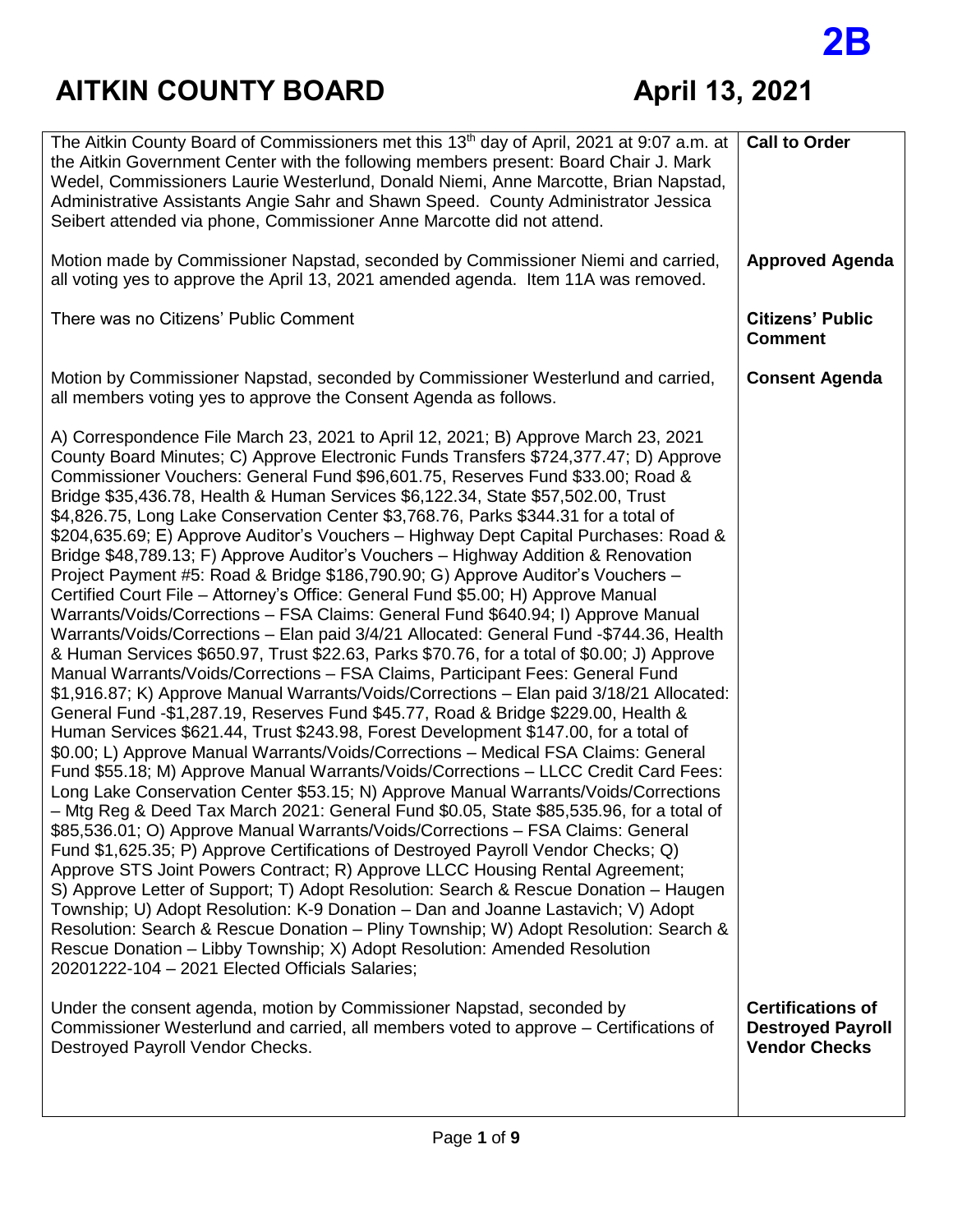| Under the consent agenda, motion by Commissioner Napstad, seconded by<br>Commissioner Westerlund and carried, all members voted to approve – STS Joint<br>Powers Contract.                                            | <b>STS Joint Powers</b><br><b>Contract</b>                       |                          |
|-----------------------------------------------------------------------------------------------------------------------------------------------------------------------------------------------------------------------|------------------------------------------------------------------|--------------------------|
| Under the consent agenda, motion by Commissioner Napstad, seconded by<br>Commissioner Westerlund and carried, all members voted to approve - LLCC Housing<br>Rental Agreement.                                        | <b>LLCC Housing</b><br><b>Rental Agreement</b>                   |                          |
| Under the consent agenda, motion by Commissioner Napstad, seconded by<br>Commissioner Westerlund and carried, all members voted to approve - Letter of Support.                                                       |                                                                  | <b>Letter of Support</b> |
| Under the consent agenda, motion by Commissioner Napstad, seconded by<br>Commissioner Westerlund and carried, all members voted to adopt resolution: Search &<br>Rescue Donation - Haugen Township.                   | <b>Resolution</b><br>#20210413-042<br><b>Search &amp; Rescue</b> |                          |
| <b>WHEREAS, Aitkin County is generally authorized to accept donations of real and</b><br>personal property with a 2/3 majority vote pursuant to Minnesota Statutes Section 465.03<br>for the benefit of its citizens. | Donation-<br><b>Haugen Township</b>                              |                          |
| <b>WHEREAS, the following persons and entities have offered to contribute the cash</b><br>amount set forth below to the county:                                                                                       |                                                                  |                          |
| Haugen Township                                                                                                                                                                                                       | \$150.00                                                         |                          |
| <b>WHEREAS, the terms or conditions of the donations, if any, are as follows:</b>                                                                                                                                     |                                                                  |                          |
| Haugen Township                                                                                                                                                                                                       | Aitkin County Search & Rescue                                    |                          |
| <b>WHEREAS, all such donations have been contributed to the county for the benefit of its</b><br>citizens, as allowed by law.                                                                                         |                                                                  |                          |
| <b>NOW THEREFORE BE IT RESOLVED, the Aitkin County Board of Commissioners finds</b><br>that it is appropriate to accept the donation offered.                                                                         |                                                                  |                          |
| Under the consent agenda, motion by Commissioner Napstad, seconded by<br>Commissioner Westerlund and carried, all members voted to adopt resolution: K-9<br>Donation - Dan and Joanne Lastavich.                      | <b>Resolution</b><br>#20210413-043<br>K-9 Donation -             |                          |
| <b>WHEREAS, Aitkin County is generally authorized to accept donations of real and</b><br>personal property with a 2/3 majority vote pursuant to Minnesota Statutes Section 465.03<br>for the benefit of its citizens. | <b>Dan and Joanne</b><br>Lastavich                               |                          |
| <b>WHEREAS, the following persons and entities have offered to contribute the cash</b><br>amounts set forth below to the county:                                                                                      |                                                                  |                          |
| Dan and Joanne Lastavich                                                                                                                                                                                              | \$5,000.00                                                       |                          |
| <b>WHEREAS, the terms or conditions of the donations, if any, are as follows:</b>                                                                                                                                     |                                                                  |                          |
| Dan and Joanne Lastavich                                                                                                                                                                                              | Aitkin County Sheriff's Office K9 Program                        |                          |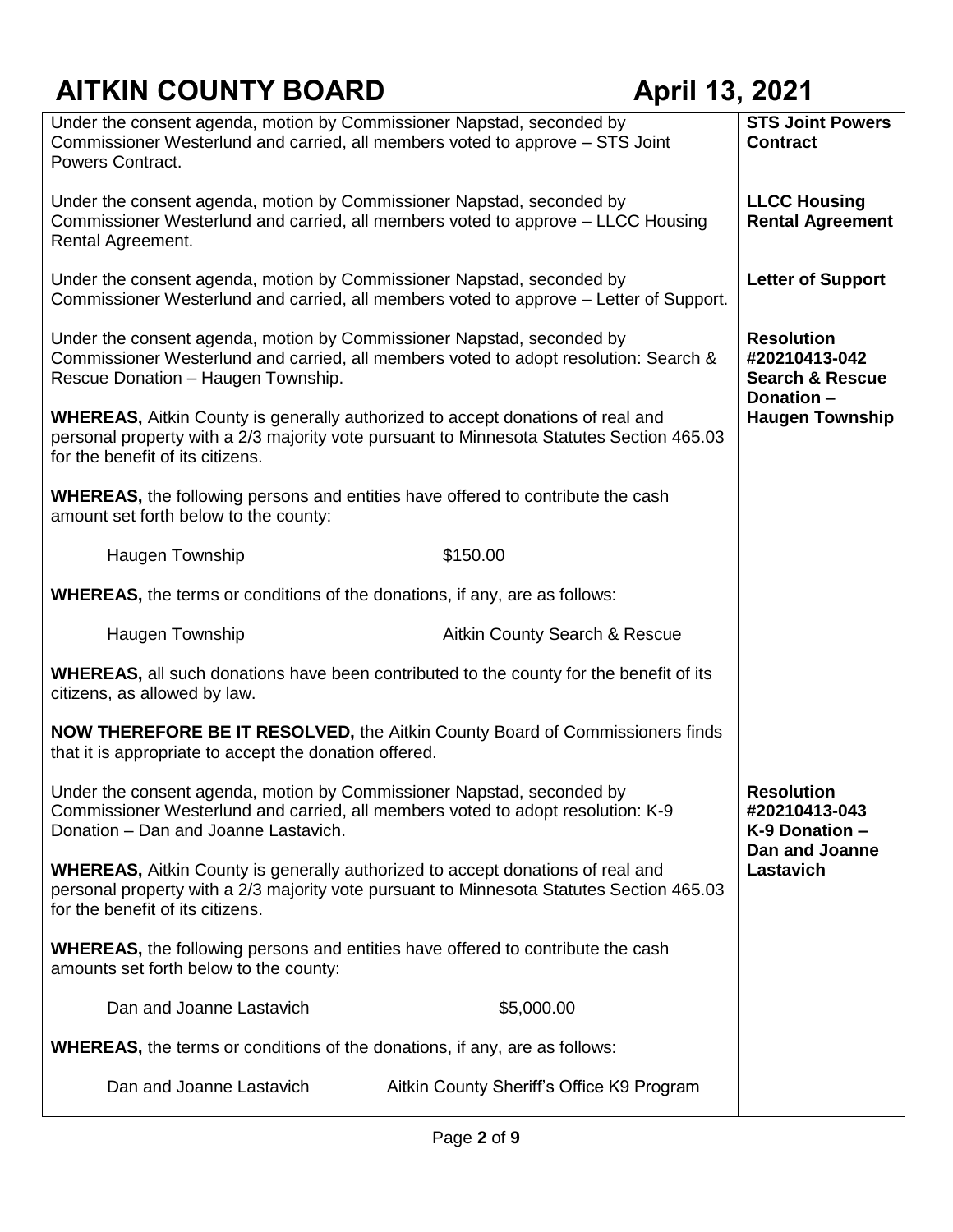| <b>WHEREAS, all such donations have been contributed to the county for the benefit of its</b> |                               |                            |
|-----------------------------------------------------------------------------------------------|-------------------------------|----------------------------|
| citizens, as allowed by law.                                                                  |                               |                            |
| NOW THEREFORE BE IT RESOLVED, the Aitkin County Board of Commissioners finds                  |                               |                            |
| that it is appropriate to accept the donations offered.                                       |                               |                            |
|                                                                                               |                               |                            |
| Under the consent agenda, motion by Commissioner Napstad, seconded by                         |                               | <b>Resolution</b>          |
| Commissioner Westerlundand carried, all members voted to adopt resolution: Search &           |                               | #20210413-044              |
| Rescue Donation - Pliny Township.                                                             |                               | <b>Search &amp; Rescue</b> |
|                                                                                               |                               | <b>Donation - Pliny</b>    |
| <b>WHEREAS, Aitkin County is generally authorized to accept donations of real and</b>         |                               | <b>Township</b>            |
| personal property with a 2/3 majority vote pursuant to Minnesota Statutes Section 465.03      |                               |                            |
| for the benefit of its citizens.                                                              |                               |                            |
|                                                                                               |                               |                            |
| <b>WHEREAS</b> , the following persons and entities have offered to contribute the cash       |                               |                            |
| amount set forth below to the county:                                                         |                               |                            |
|                                                                                               |                               |                            |
| <b>Pliny Township</b>                                                                         | \$100.00                      |                            |
|                                                                                               |                               |                            |
| <b>WHEREAS</b> , the terms or conditions of the donations, if any, are as follows:            |                               |                            |
|                                                                                               |                               |                            |
| Pliny Township                                                                                | Aitkin County Search & Rescue |                            |
|                                                                                               |                               |                            |
| <b>WHEREAS, all such donations have been contributed to the county for the benefit of its</b> |                               |                            |
| citizens, as allowed by law.                                                                  |                               |                            |
|                                                                                               |                               |                            |
| <b>NOW THEREFORE BE IT RESOLVED, the Aitkin County Board of Commissioners finds</b>           |                               |                            |
| that it is appropriate to accept the donation offered.                                        |                               |                            |
|                                                                                               |                               |                            |
| Under the consent agenda, motion by Commissioner Napstad, seconded by                         |                               | <b>Resolution</b>          |
| Commissioner Westerlund and carried, all members voted to adopt resolution: Search &          |                               | #20210413-045              |
| Rescue Donation - Libby Township.                                                             |                               | <b>Search &amp; Rescue</b> |
|                                                                                               |                               | <b>Donation - Libby</b>    |
| <b>WHEREAS, Aitkin County is generally authorized to accept donations of real and</b>         |                               | <b>Township</b>            |
| personal property with a 2/3 majority vote pursuant to Minnesota Statutes Section 465.03      |                               |                            |
| for the benefit of its citizens.                                                              |                               |                            |
|                                                                                               |                               |                            |
| <b>WHEREAS, the following persons and entities have offered to contribute the cash</b>        |                               |                            |
| amount set forth below to the county:                                                         |                               |                            |
|                                                                                               |                               |                            |
| Libby Township                                                                                | \$50.00                       |                            |
|                                                                                               |                               |                            |
| <b>WHEREAS, the terms or conditions of the donations, if any, are as follows:</b>             |                               |                            |
|                                                                                               |                               |                            |
| Libby Township                                                                                | Aitkin County Search & Rescue |                            |
|                                                                                               |                               |                            |
| <b>WHEREAS,</b> all such donations have been contributed to the county for the benefit of its |                               |                            |
| citizens, as allowed by law.                                                                  |                               |                            |
|                                                                                               |                               |                            |
| NOW THEREFORE BE IT RESOLVED, the Aitkin County Board of Commissioners finds                  |                               |                            |
| that it is appropriate to accept the donation offered.                                        |                               |                            |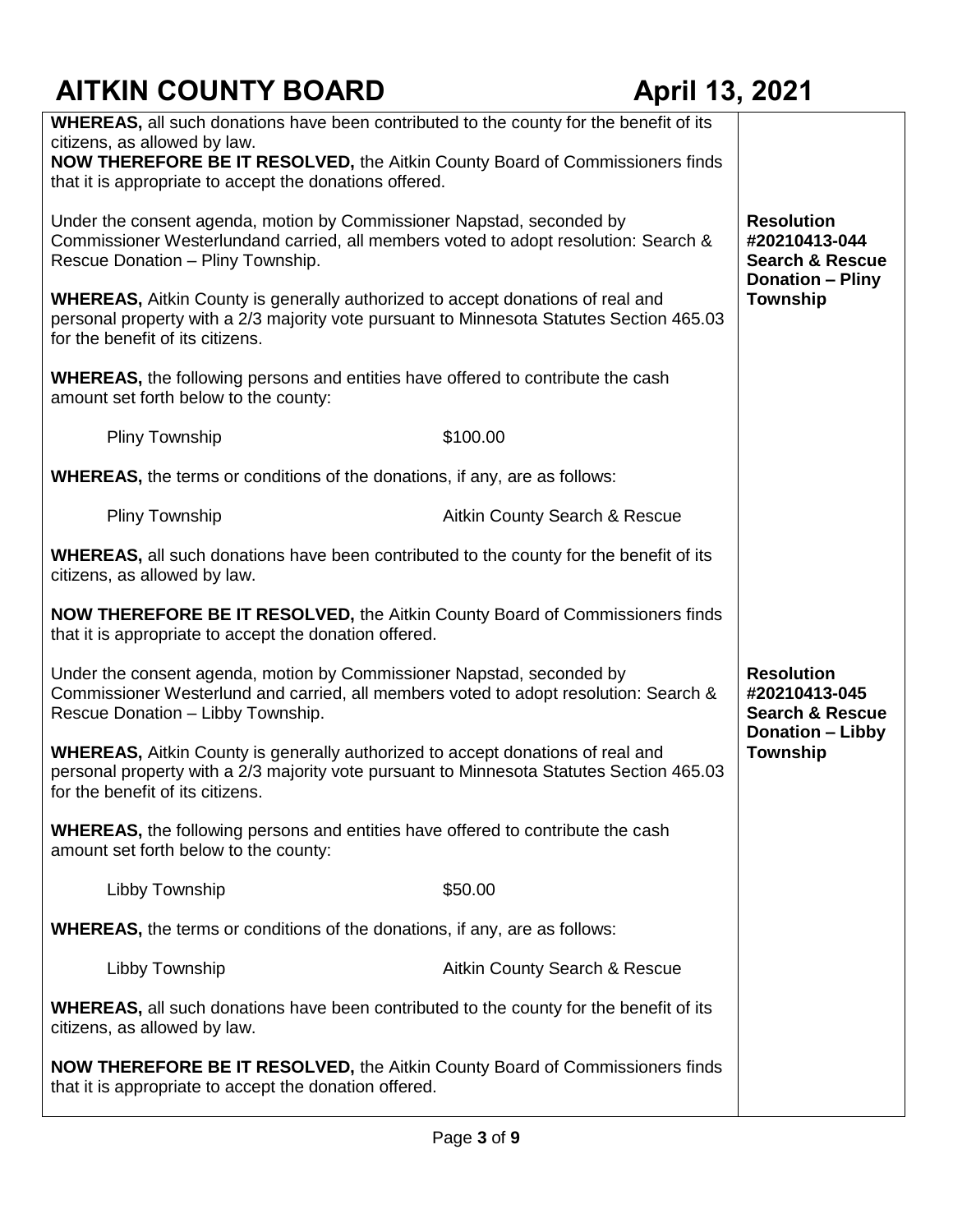| Under the consent agenda, motion by Commissioner Napstad, seconded by<br>Commissioner Westerlund and carried, all members voted to adopt resolution: Amended<br>Resolution 20201222-204 - 2021 Elected Officials Salaries.                                                                            | <b>Resolution</b><br>#20210413-046<br><b>Amended</b><br><b>Resolution</b> |                                                                           |
|-------------------------------------------------------------------------------------------------------------------------------------------------------------------------------------------------------------------------------------------------------------------------------------------------------|---------------------------------------------------------------------------|---------------------------------------------------------------------------|
| BE IT RESOLVED, the Aitkin County Board of Commissioners set the 2021 salaries of<br>Aitkin County Elected Officials at the amounts listed below, plus a one-time \$339.88 lump<br>sum:                                                                                                               |                                                                           | 20201222-204-<br>2021 Elected<br><b>Officials Salaries</b>                |
| County Auditor, Kirk Peysar<br>\$98,695.74<br>County Treasurer, Lori Grams<br>\$84,778.07<br>County Recorder, Michael Moriarty<br>\$76,141.01<br>County Sheriff, Daniel Guida<br>\$105,487.20<br>County Attorney, Jim Ratz<br>\$133,125.33                                                            |                                                                           |                                                                           |
| These salaries are based upon responsibilities of the office, duties, skills, qualifications,<br>experience, and performance.                                                                                                                                                                         |                                                                           |                                                                           |
| Motion by Commissioner Westerlund, seconded by Commissioner Napstad and carried,<br>all members voted to adopt resolution - On and Sunday Sale Liquor License - The Craft<br>House;                                                                                                                   |                                                                           | <b>Resolution</b><br>#20210413-047<br>On and Sunday<br><b>Sale Liquor</b> |
| <b>BE IT RESOLVED, The Aitkin County Board of Commissioners agrees to approve the</b><br>following liquor license for a period ending December 31, 2021:                                                                                                                                              | License - The<br><b>Craft House</b>                                       |                                                                           |
| "ON" and "SUNDAY" Sale:                                                                                                                                                                                                                                                                               |                                                                           |                                                                           |
| Cocktails Drafts & Eats, Inc., d/b/a The Craft House - Shamrock Township<br>This establishment has an address of 19037 Goshawk Street, McGregor, MN 55760                                                                                                                                             |                                                                           |                                                                           |
| Mark Wedel - Board Chair presented Patty Thielen, DNR Regional Director who gave an<br>update to the Board on DNR activities.                                                                                                                                                                         |                                                                           | <b>DNR Update</b>                                                         |
| Motion by Commissioner Niemi, seconded by Commissioner Westerlund and carried, all<br>members present voted to approve Title VI Plan for MnDOT FHWA Subrecipient.                                                                                                                                     | <b>Title VI Plan for</b><br><b>MnDOT FHWA</b><br><b>Suprecipient</b>      |                                                                           |
| Motion by Commissioner Napstad, seconded by Commissioner Niemi and carried, all<br>members present voted to approve Set Land Auction - June 4, 2021.                                                                                                                                                  | <b>Resolution</b><br>#20210413-048<br><b>Set Land Auction</b>             |                                                                           |
| <b>WHEREAS</b> , the classification of the following county owned and tax-forfeited lands to be<br>offered for sale hasbeen made by the County Board in accordance with Minnesota<br>Statues 282, and                                                                                                 | - June 4, 2021                                                            |                                                                           |
| <b>WHEREAS</b> , public hearings were held on March 6, 2012, November 24, 2015,<br>September 12, 2017, March 13, 2018, May 14, 2019, April 28, 2020, and on April 13,<br>2021 at 10:00am in Aitkin County regarding theclassification of the attached lands and<br>classified them to dispose of, and |                                                                           |                                                                           |
| <b>WHEREAS, the County Board has made appraisals of the lands classified as non-</b><br>conservation and of the timber and timber products thereon, and has made appraisal of<br>timber and buildings on such lands as have notbeen classified, and a list of such lands                              |                                                                           |                                                                           |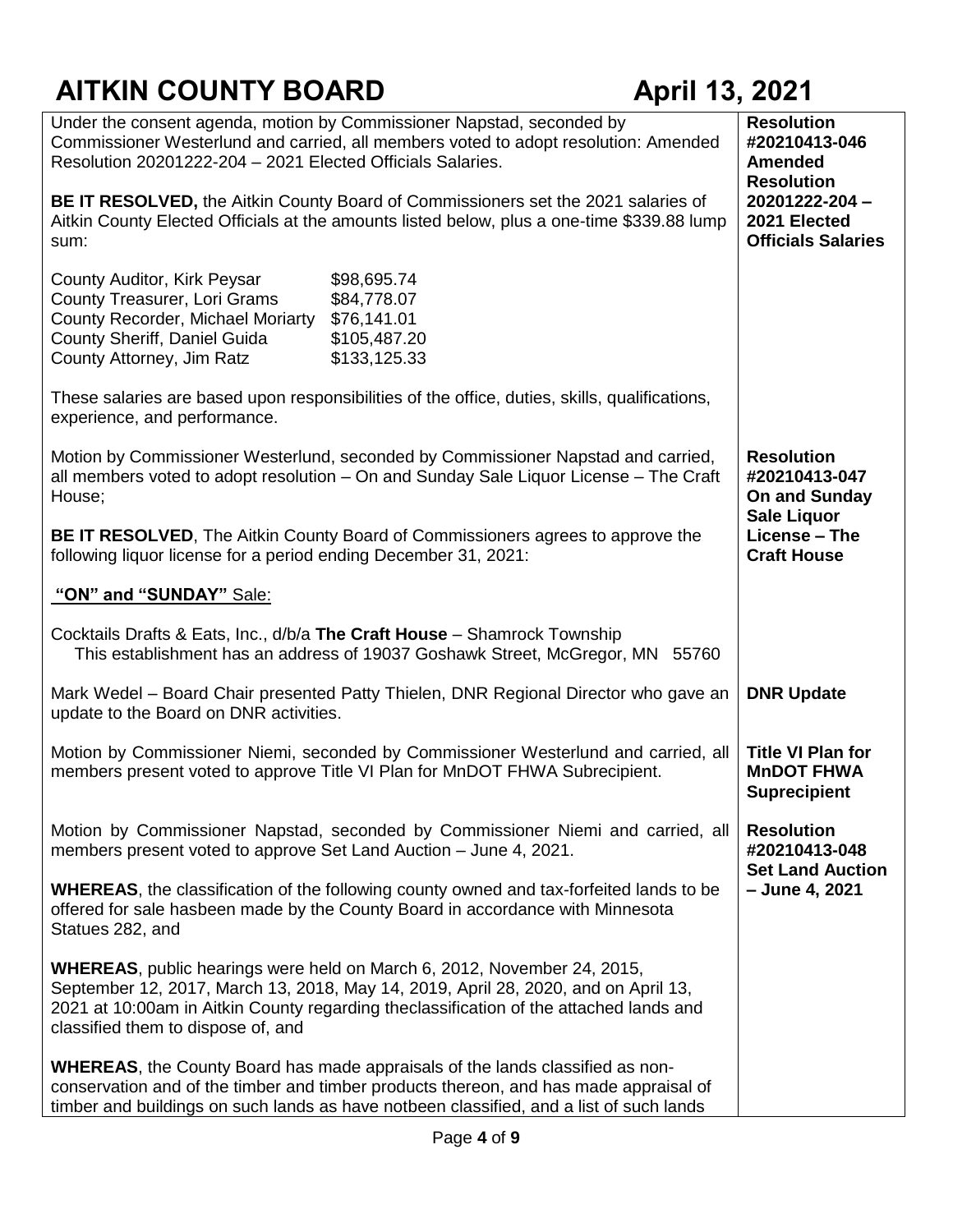and timber, timber only and of buildings so appraised has been filed with the County Auditor for the purpose of offering lands, timber and buildings, so listed, for sale at not less than the appraised value of the land, timber, and buildings combined, with said appraisals of each property following, and

**WHEREAS**, the County Board is by law designated with authority to provide for the sale of such lands onterms:

**NOW, THEREFORE BE IT RESOLVED**, that such parcels shall be sold on the following terms, to wit: That onsales amounting to \$5,000.00 or less per parcel, the purchase price shall be paid in full at the time of purchase.On sales amounting to more than \$5,000.00 per parcel, the purchaser shall pay a minimum of \$5,000.00 down or 25% of the purchase price (whichever is greater). Any remaining balance must be paid within 60 days. No timber shall be cut, removed, or damaged until the entire purchase price for the parcel is paid in full.

The land and improvements are being sold AS IS and the County makes no warranties as to the condition ofany buildings, wells, septic systems, soils, roads, or any other thing on the tract. The tract is being sold withthe understanding that the buyer and seller agree to waive disclosures required under Minnesota Statutes Chapters 513.52 to 513.60, and 103I.235 and any associated liabilities. No representation is made as to access, the condition of any structure, its fixtures or contents, or the suitability for any particular use.

Provided that in case any parcel of land bearing standing timber, buildings or timber products is sold at publicauction for more than the appraised value, the amount bid in excess of the appraised value shall be allocatedbetween the land, buildings, and timber in proportion to the respective appraised value. Upon payment in full,the purchaser of tax forfeited land at such sale shall be entitled to immediate possession, subject to the provision of any existing lease made in behalf of the State, and

**BE IT FURTHER RESOLVED**, that notice of such sale of lands, timber and buildings be given by publication inthe official newspaper of the County as provided by law; that the County Auditor of Aitkin County offer such parcels of land for sale in the order in which they appear in said NOTICE OF SALE, and that such sale shall commence at 1:00 P.M. on Friday, the  $4<sup>th</sup>$  day of June 2021 and continue until all parcels classified as nonconservation and timber only, buildings on parcels not classified, are offered to the highest bidder for sale. Thissale will be held at the Aitkin County Fairgrounds in Aitkin, Minnesota – 632 Minnesota Ave N, Aitkin, MN 56431.

**BE IT FURTHER RESOLVED**, as required by Minnesota Statutes 284.28, there will be added to the sale priceof any tax-forfeited lands sold, an amount equal to three percent (3%) of the total sale price. Said additional amount to be deposited in the State Treasury and credited to the State Real Estate Assurance Fund, and

**BE IT FURTHER RESOLVED**, that the Land Commissioner may withdraw any description on the list, latersubject to the approval of the County Board, when it may appear to be in the public interest to do so, and

**BE IT FURTHER RESOLVED**, Minnesota Statutes 282.014, imposes a \$25.00 fee upon purchasers of taxforfeited land for issuance of a State Deed.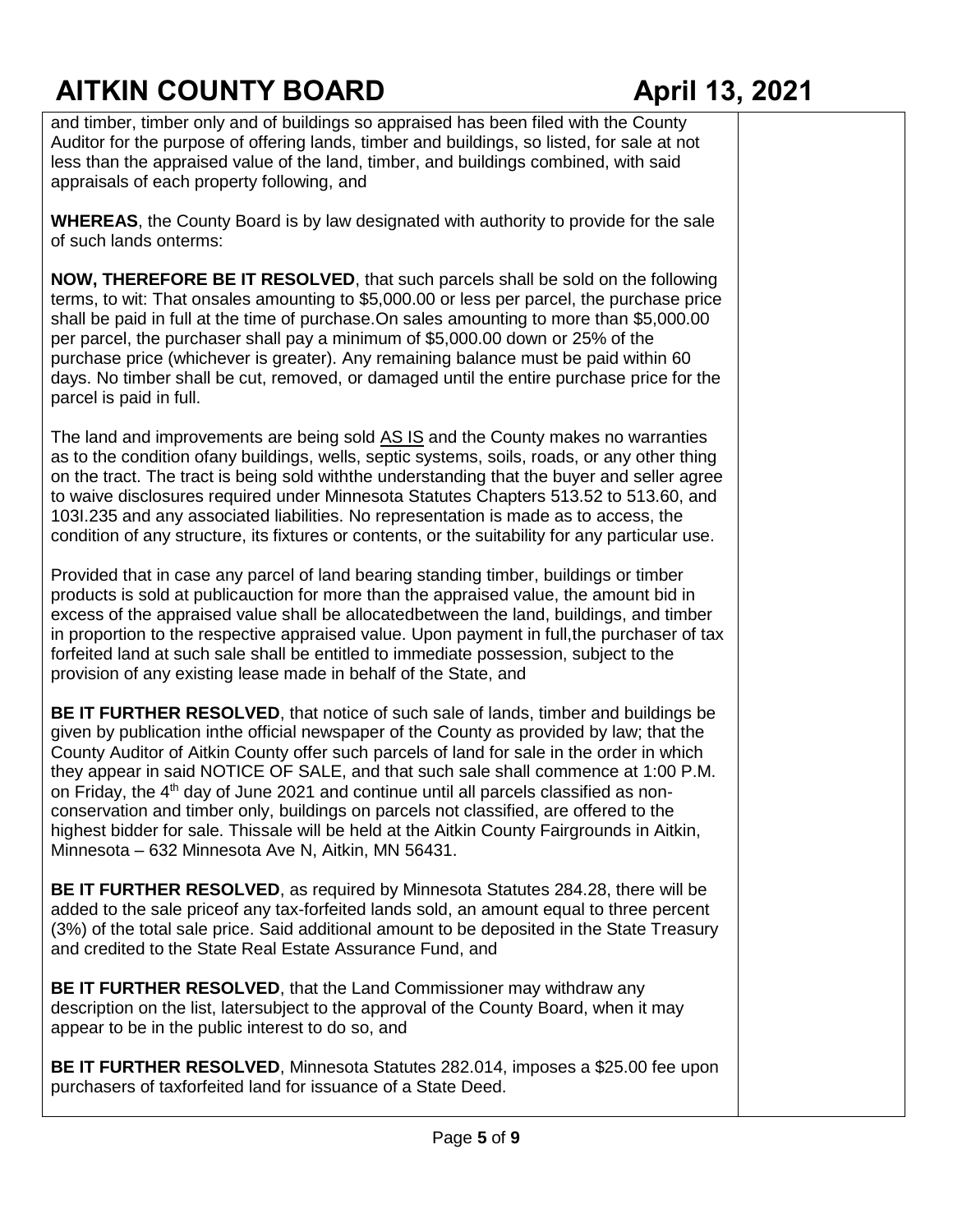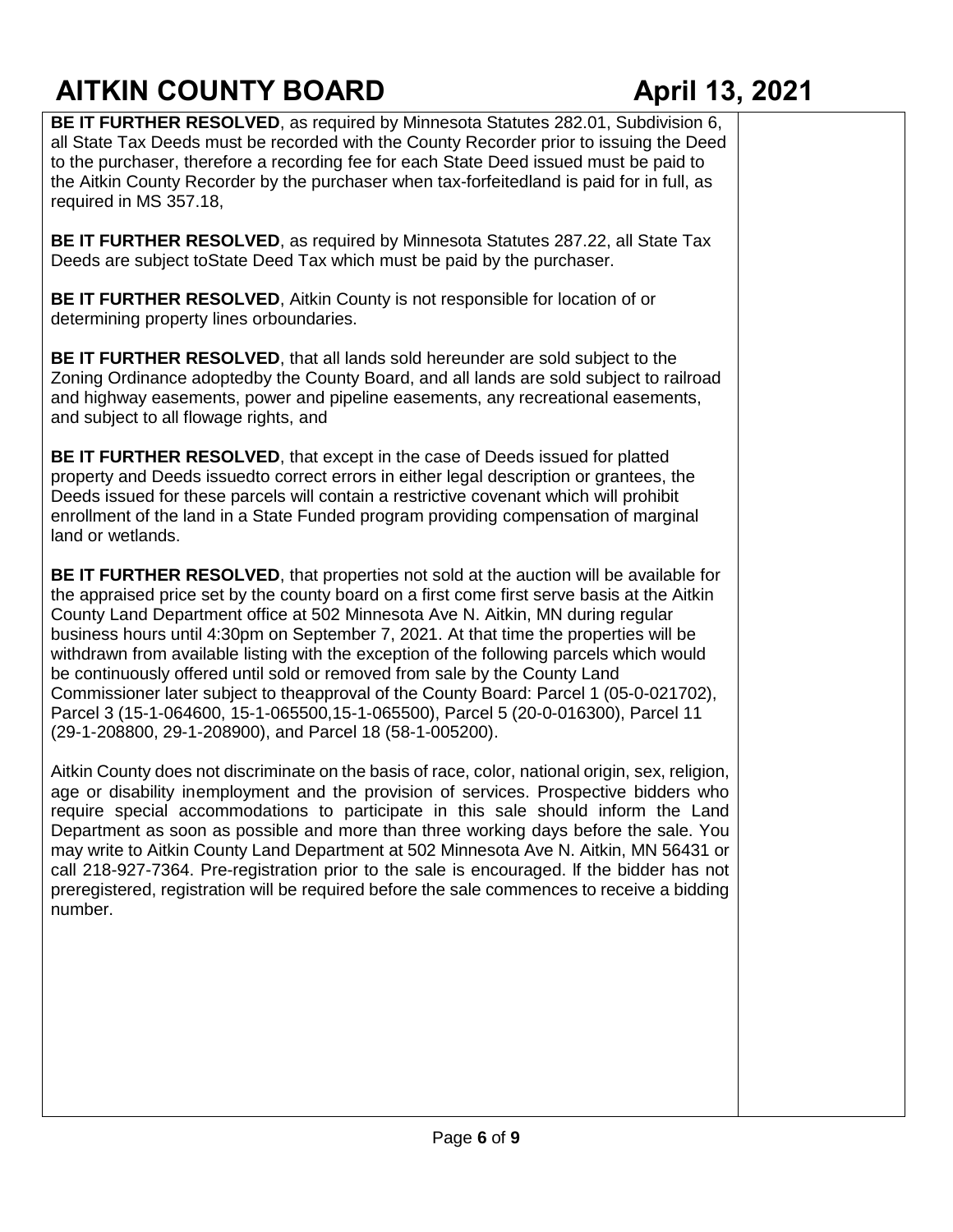| Friday, June 4, 2021 at 1:00pm<br>Aitkin County Fair Grounds - 632 Minnesota Ave N, Aitkin, MN |                                                                         |    |    |    |                                                                                                                                          |                             |          |                       |                              |
|------------------------------------------------------------------------------------------------|-------------------------------------------------------------------------|----|----|----|------------------------------------------------------------------------------------------------------------------------------------------|-----------------------------|----------|-----------------------|------------------------------|
|                                                                                                |                                                                         |    |    |    |                                                                                                                                          |                             | Parcel # | PIN                   | <u>Sec</u>                   |
| 1                                                                                              | 05-0-021702                                                             | 17 | 48 | 22 | E 1/2 of E 1/2 of E 1/2 of<br>NE SE less .38 ac and less<br><b>BN RR ROW</b>                                                             | <b>CLARK TWP</b>            | $\ast$   | 4.2<br>$\overline{2}$ | \$<br>2,300.00               |
| $\overline{2}$                                                                                 | 08-0-058502                                                             | 35 | 48 | 25 | S 568 FT OF W 460 FT OF<br>SW OF SE IN DOC 174949                                                                                        | 40088 Nature Ave,<br>Aitkin | $\ast$   | 6                     | \$<br>17,000.00              |
| 3                                                                                              | 15-1-064600<br>15-1-065500<br>15-1-065600                               | 14 | 47 | 25 | Oppegads Original<br>Townsite Kimberly S 75 ft<br>Lots 1, 2, 3 blk 1. Lot 11<br>blk 1, Lot 12 blk 1                                      | 30015 380th Ave,<br>Aitkin  | $\ast$   | 0.5<br>9              | \$<br>3,100.00               |
| 4                                                                                              | 16-0-017600                                                             | 12 | 44 | 25 | SW SW                                                                                                                                    | LAKESIDE TWP                | no       | 40                    | \$<br>32,500.00              |
| 5                                                                                              | 20-0-016300                                                             | 11 | 51 | 26 | SW <sub>NE</sub>                                                                                                                         | <b>MACVILLE TWP</b>         | no       | 40                    | \$<br>6,700.00               |
| 6                                                                                              | 21-0-009400                                                             | 6  | 45 | 25 | S 1/2 NE                                                                                                                                 | <b>MALMO TWP</b>            | no       | 78                    | \$<br>27,000.00              |
| 7                                                                                              | 20-1-063100<br>20-1-063200<br>20-1-063300<br>20-1-063400<br>20-1-063500 | 20 | 51 | 26 | County Auditors Plat of<br>Swatara Lot 3 Blk 4                                                                                           | 38881 510th St,<br>Swatara  | $\ast$   | 0.7                   | \$<br>10,000.00              |
| 8                                                                                              | 20-1-065800<br>20-1-065900                                              | 20 | 51 | 26 | County Auditors Plat of<br>Swatara Lots 11 & 12 Blk 5                                                                                    | Swatara                     | $\ast$   | 0.2<br>8              | \$<br>1,500.00               |
| 9                                                                                              | 25-0-057901                                                             | 35 | 44 | 23 | W 1/2 OF NW SE                                                                                                                           | <b>PLINY TWP</b>            | no       | 19.<br>8              | \$<br>3,200.00               |
| 10                                                                                             | 29-1-095600                                                             | 20 | 49 | 23 | INDIAN PORTAGE PLAT 1,<br>LOT 1 BLK 15                                                                                                   | <b>SHAMROCK TWP</b>         | ***      | 0.1<br>7              | \$<br>2,300.00               |
| 11                                                                                             | 29-1-208800<br>29-1-208900                                              | 22 | 49 | 23 | Sheshebe Point 2nd<br>Addition, Lot 61 and 62                                                                                            | <b>SHAMROCK TWP</b>         | ***      | 1.3<br>6              | \$<br>23,200.00              |
| 12                                                                                             | 29-1-283700                                                             | 27 | 49 | 23 | Sheshebe Point Third<br>Addition, Lot 5 Block 40                                                                                         | <b>SHAMROCK TWP</b>         | $\ast$   | 0.2<br>2              | \$<br>1,500.00               |
| 13                                                                                             | 29-1-308900<br>29-1-308800                                              | 27 | 49 | 23 | Sheshebe Point Third<br>Addition                                                                                                         | <b>SHAMROCK TWP</b>         | $\ast$   | 0.4<br>5              | \$<br>4,000.00               |
| 14                                                                                             | 30-0-016405                                                             | 10 | 47 | 23 | SE SW LYING S OF RD & NE<br>OF SOO R/W                                                                                                   | SPALDING TWP                | $\ast$   | 2.1<br>2              | \$<br>11,000.00              |
| 15                                                                                             | 38-0-031905                                                             | 20 | 43 | 23 | N 1/2 NE OF NW SW DOC<br>369425                                                                                                          | <b>WILLIAMS TWP</b>         | $\ast$   | 4.9<br>5              | \$<br>11,900.00              |
| 16                                                                                             | 57-1-016301                                                             | 14 | 52 | 26 | Buck's Add to Hill City Plat<br>1; Lots 10, 11, 12; Blk 12                                                                               | 301 Main St N,<br>Hill City | $\ast$   | 0.4<br>89             | \$<br>28,500.00              |
| 17                                                                                             | 57-1-048600                                                             | 14 | 52 | 26 | HILL CITY REALTY COS ADD<br>2, PLAT 4, LOT 7, BLK 4                                                                                      | City of Hill City           | $\ast$   | 0.1<br>63             | \$<br>5,600.00               |
| 18                                                                                             | 58-1-005200                                                             | 5  | 43 | 23 | McGrath Plat 1, Lots 1-2<br>Block 5                                                                                                      | 202 N 4th St,<br>McGrath    | $\ast$   | 0.3<br>2              | \$<br>2,400.00               |
|                                                                                                | "no" = Access - none                                                    |    |    |    | * = Access - maintained public road ** = Access - unmaintained public road                                                               |                             |          |                       | *** = Access - road easement |
|                                                                                                |                                                                         |    |    |    | Further details on the parcels of land on this sale are available here: www.co.aitkin.mn.us "Tax-Forfeited Land for<br>Sale" or contact: |                             |          |                       |                              |
|                                                                                                |                                                                         |    |    |    | <b>Aitkin County Land Department</b>                                                                                                     |                             |          |                       |                              |
|                                                                                                | acld@co.aitkin.mn.us                                                    |    |    |    | 502 Minnesota Ave N, Aitkin MN 56431                                                                                                     |                             |          |                       | 218-927-7364                 |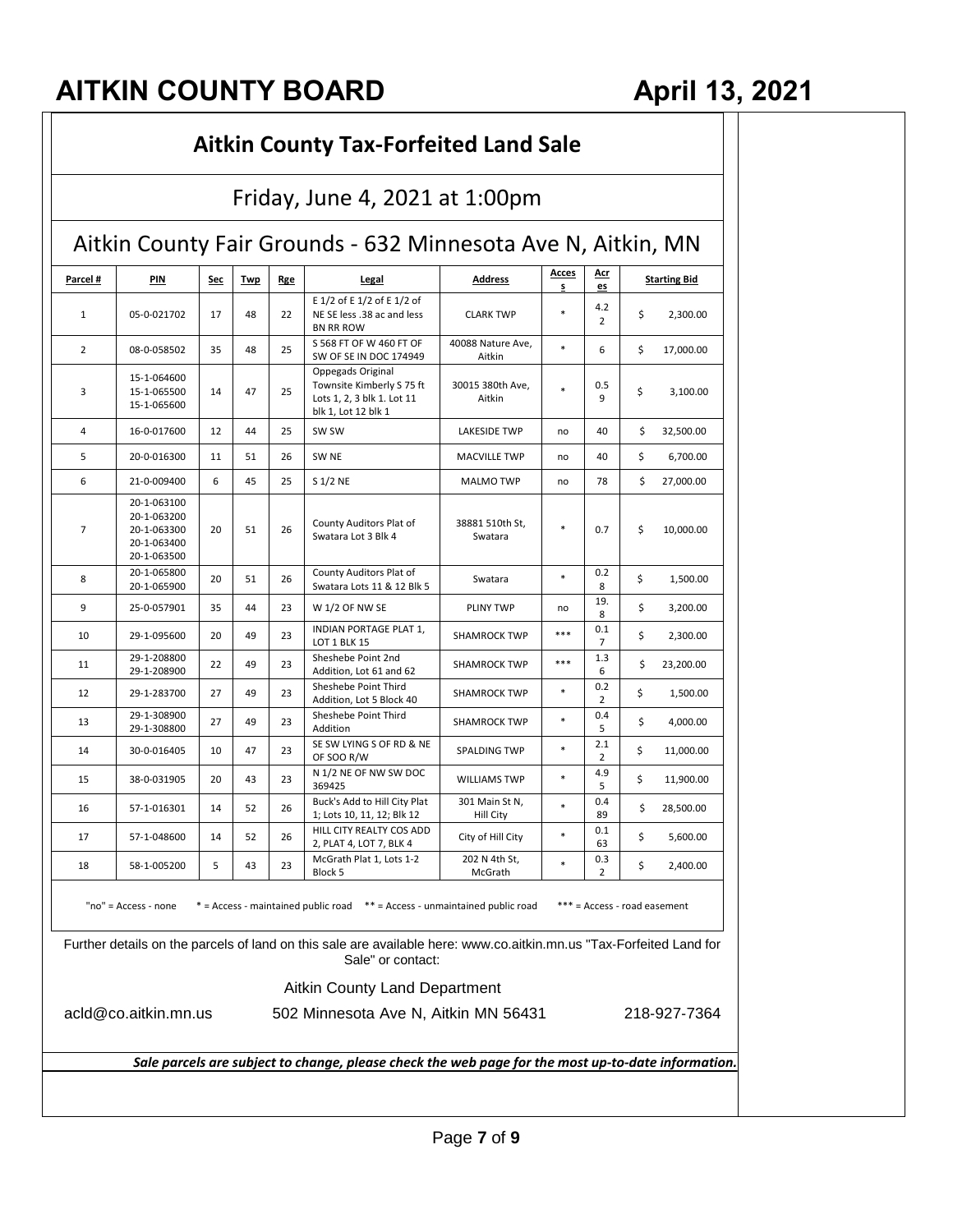| Rich Courtemanche - Land Commissioner held a Public Hearing - Land Classification at<br>10:00am. There was no public comment.                                                                                                                                                                                                                                                                                                                                               | <b>Public Hearing -</b><br>Land<br><b>Classification</b>    |
|-----------------------------------------------------------------------------------------------------------------------------------------------------------------------------------------------------------------------------------------------------------------------------------------------------------------------------------------------------------------------------------------------------------------------------------------------------------------------------|-------------------------------------------------------------|
| Motion by Commissioner Westerlund, seconded by Commissioner Napstad and carried,<br>all members voted to adopt resolution - Land Classification;                                                                                                                                                                                                                                                                                                                            | <b>Resolution</b><br>#20210413-049<br>Land                  |
| <b>WHEREAS,</b> a public meeting was held on April 13, 2021 at 10:00 am at the regular<br>county board meeting and that prior to meeting for the purpose of classifying or<br>reclassifying tax-forfeited lands, the county board gave notice of its intent to meet<br>for that purpose in postings, on the web site, and in the local newspaper, in<br>addition to sending letters to any township, city, and school district in which the<br>properties were located, and | <b>Classification</b>                                       |
| <b>WHEREAS</b> , at the meeting, no objections were raised on any of the attached<br>parcels.                                                                                                                                                                                                                                                                                                                                                                               |                                                             |
| <b>THEREFORE, BE IT RESOLVED, that the Aitkin County tax forfeited parcels be</b><br>classified as per below.                                                                                                                                                                                                                                                                                                                                                               |                                                             |
| Motion by Commissioner Napstad, seconded by Commissioner Westerlund and carried,<br>all members voted to adopt resolution - ECP Grant;                                                                                                                                                                                                                                                                                                                                      | <b>Resolution</b><br>#20210413-050<br><b>ECP Grant</b>      |
| <b>WHEREAS, the Aitkin County Board of Commissioners supports the grant</b><br>application made to the Minnesota Department of Natural Resources for the<br>Expedited Conservation Projects Grant Program. The application is to acquire an<br>important landlocked property, and                                                                                                                                                                                           |                                                             |
| <b>WHEREAS, the Aitkin County Board of Commissioners adopted Road Easement</b><br>Policy (080106-112) where it states, " there are instances involving property in remote<br>areas adjacent to large blocks of Aitkin County tax forfeited lands, the County may<br>consider purchase of a remote land locked property if an easement is not deemed<br>advisable and an exchange is not desirable to the landowner," and                                                    |                                                             |
| <b>WHEREAS,</b> Aitkin County has the financial capability to meet the 10% match of non-<br>state funds or in-kind resources.                                                                                                                                                                                                                                                                                                                                               |                                                             |
| <b>THEREFORE, BE IT RESOLVED, IF Aitkin County is awarded the grant by the</b><br>Minnesota Department of Natural Resources, Aitkin County agrees to accept the<br>grant award, and may enter into an agreement with the State of Minnesota for the<br>above referenced acquisition. Aitkin County will comply with all applicable laws,<br>environmental requirements, and regulations as stated in the grant agreement.                                                   |                                                             |
| <b>BE IT FURTHER RESOLVED, that the Aitkin County Land Commissioner is hereby</b><br>authorized to execute such agreements as are necessary to implement the project<br>on behalf of Aitkin County.                                                                                                                                                                                                                                                                         |                                                             |
| Motion by Commissioner Napstad, seconded by Commissioner Niemi and carried, all<br>members voted to adopt resolution -Award Contract No. 20216;                                                                                                                                                                                                                                                                                                                             | <b>Resolution</b><br>#20210413-051<br><b>Award Contract</b> |
| WHEREAS, Contract No. 20216 is for construction of S.A.P 001-605-013, S.A.P. 001-                                                                                                                                                                                                                                                                                                                                                                                           | 20216                                                       |